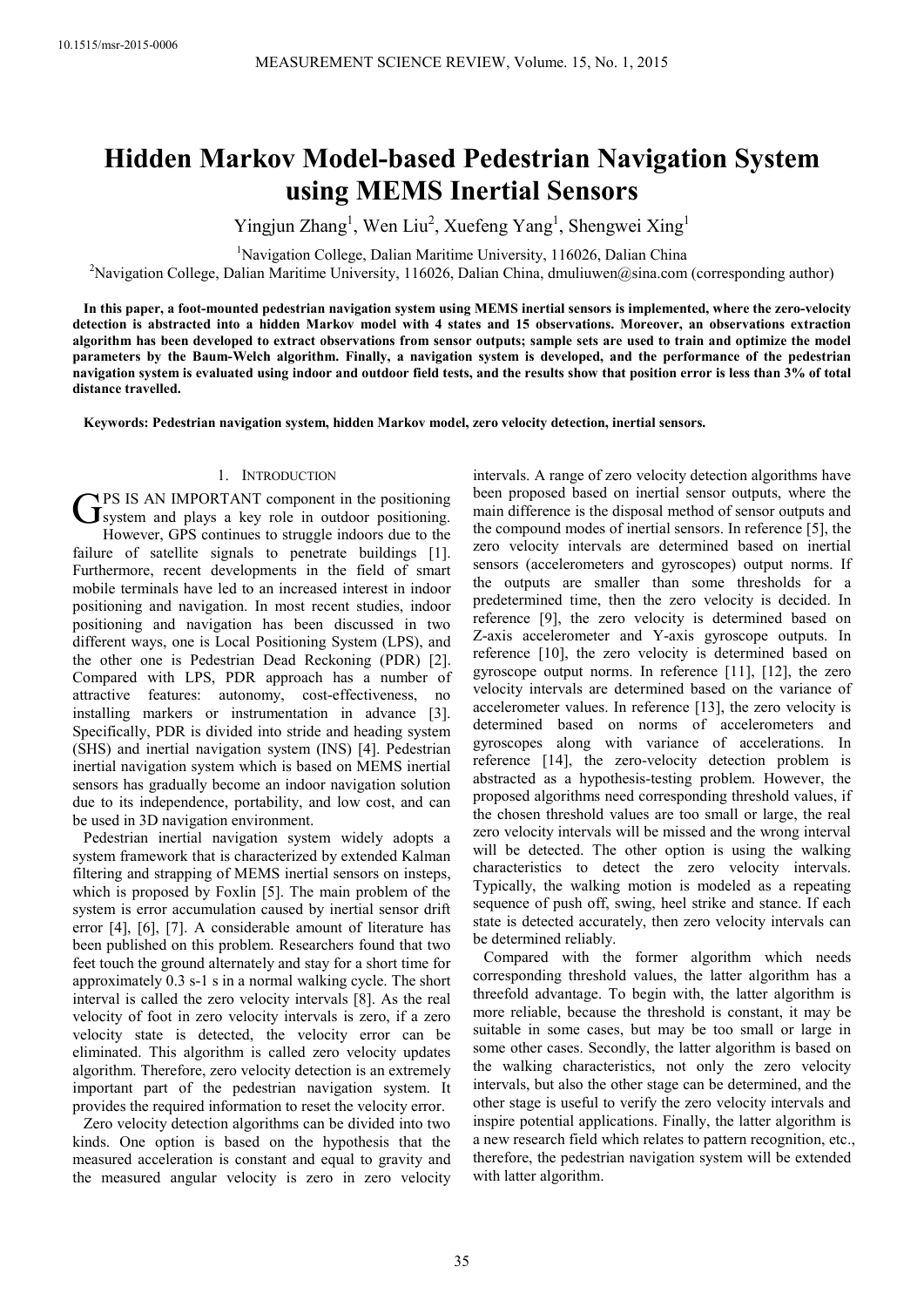The aim of this paper is to design a pedestrian inertial navigation system using MEMS inertial sensors which is based on the hidden Markov model. Specifically, the zero velocity detection problems are abstracted as a hidden Markov model. The observations extraction algorithm is developed to extract observations from sensor outputs, in addition, a sample set and Baum-Welch algorithm are used to train and optimize the model. Finally, the performance of the HMM-based pedestrian navigation system is evaluated using indoor and outdoor field tests, and the results show that the proposed algorithm is reliable.

The most relevant result is reference [8], where a zero velocity detection algorithm using a hidden Markov model is also used. The main difference is threefold. One is that statistical method is used in this paper to generate the initial observation probabilities while threshold values are used in reference [8]. The second difference is that a new observations extraction algorithm is developed. The data volume is only 5 % of sensor outputs. The third difference is that the Baum-Welch algorithm is used in this paper to train and validate the hidden Markov model.

The paper has been organized in the following way. Section 2 explores characteristics of pedestrians through experiments. Section 3 abstracts the zero velocity detection into a hidden Markov model problem. Section 4 describes the pedestrian navigation system framework. Section 5 evaluates the performance of the HMM-based pedestrian navigation system using indoor and outdoor field tests.

# 2.CHARACTERISTICS OF PEDESTRIANS WALKING MOTION

Compared with traditional carriers of inertial system, such as aircrafts, ships and guided missiles, pedestrians are characterized by low speed, little mass, small inertial and periodic motion [15].

For the pedestrian walking motion, the movement depends on two feet. To be exact, two feet swing forward alternately, and the center of gravity of a pedestrian is moving horizontally with the rise and fall of a small scale. Two phases exist, one phase where the foot is firmly planted on the ground is called stance phase, and the foot is called supportive foot, providing a pivot point over which to vault. The other phase where a foot lifts from behind the pedestrian and swings to enter its stance phase is called swing phase, and the foot is called swing foot which breaks the fall. Therefore, the pedestrian walking motion can be characterized by alternate 'vaulting' of the body over a stiffened leg, with the fall being broken by the opposing leg [4].

In order to explore the motion characteristics of a pedestrian, inertial sensors are attached to the insteps to record inertial measurements at 120 samples per second. The Inertial Measurement Unit used in this work is the Xsens MTx sensor (model 28A53G25) (Xsens), as shown in Fig.1., which is the standard model with the accelerometers with a full scale of  $\pm 50$  m/s<sup>2</sup> and the gyroscopes with a full scale of  $\pm 1200^{\circ}/s$ . It has a size of  $38\times53\times21$  mm, and a weight of 30 grams. Therefore, it is small enough to be mounted on the instep of a pedestrian.

The inertial sensors outputs are collected by a laptop which is connected to the experimenter through serial port. The change rules of acceleration and angular velocity of the walking motion are shown in Fig.2.



Fig.1. The MEMS inertial sensors MTX.

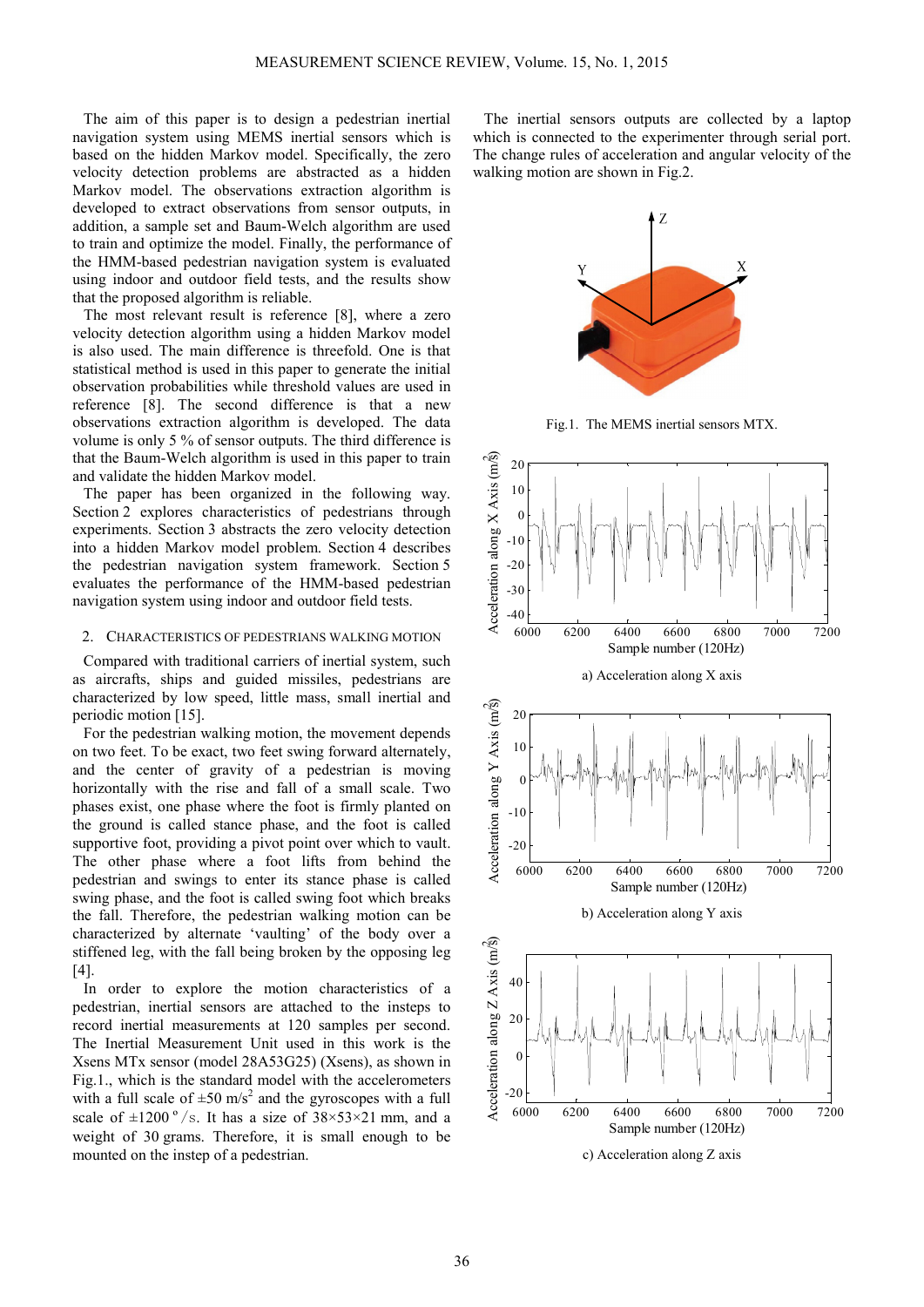

Fig.2. The acceleration and angular velocity curves during walking motion.

The data described above indicate that the acceleration changes periodically, especially, the acceleration along the X axis changes between  $15 \text{ m/s}^2$  and  $-35 \text{ m/s}^2$ , and the acceleration along the Z axis changes between -20 m/s<sup>2</sup> and  $50 \text{ m/s}^2$ . Similarly, the angular velocity around the three axes changes periodically. Compared with X and Z axes, the angular rate around the Y axis changes significantly, specifically, between -7 rad/s and 9 rad/s. What is more, the periodical characteristics are more obvious.

# 3.THE ZERO VELOCITY DETECTION ALGORITHM

This section studies how to describe the zero velocity detection problems with a hidden Markov model, such as description of observations, development of observations extraction algorithm to extract observations from sensors outputs, initial and train state transfer probability and observation probability. The hidden Markov model is a statistical Markov model on which the system being modeled is assumed to be a Markov process with unobserved states. The state is not directly visible, but output, dependent on the state, is visible. Each state has a probability distribution over the possible output. For pedestrian walking motion zero velocity detection, two random processes exist. One is measured acceleration and angular velocity with inertial sensors, which is a visible process. The other is transfer process of four states of walking motion, which is not visible.

Hidden Markov model is a probability model used to represent the statistic property of the stochastic process and is characterized by model parameters. In order to define an HMM completely, following elements are needed [16]:

(1) N, the number of states of the model;

(2) M, the number of mixtures in each state;

(3)  $A = \{a_{ij}\}\$ , the state transition probability matrix

$$
a_{ij} = P\{q_{t+1} = j \mid q_t = i\} 1 \le i, j \le N \tag{1}
$$

Where  $q_t$  is the state at time t and  $q_{ij}$  is the transition probability from state  $i$  to state  $j$ ;

(4)  $B = \{b_i(O_t)\}\$ , the output probability distribution where  $b_i$   $(O_t)$  is a finite mixture of Gaussian distributions associated with state *j* of the form:

$$
b_j (O_t) = \sum_{m=1}^{M} c_{jm} G(\mu_{jm}, \Sigma_{jm}, O_t)
$$
 (2)

Where  $O_t$  is the t-th observation vector,  $c_{jm}$  is weighting coefficient for the m-th mixture in state *j* , and G is the Gaussian distribution with mean vector  $\mu_{im}$  and covariance matrix  $\sum_{im}$  for the m-th mixture component in state *j* .

(5)  $\pi = \{\pi_i\}$ , the initial state distribution that is used to describe the probability distribution of the observation symbol in the initial moment when  $t = 1$ .

In order to abstract the zero velocity detection into a hidden Markov model, the states and observations are defined, and the state transition probability is initialized, in addition, the observation probability is initialized using the statistical analysis method, finally, the estimated state transition and observation probabilities are optimized using the Baum-Welch algorithm.

## *3.1. States and observations*

Four states alternate in turn in a walking cycle, as is shown in Fig.3. The push off state is defined as state A, swing state is defined as state B, heel strike state is state C and stance state is state D. As angular velocity around Y axis changes significantly (see Fig.2.e)), so it is chosen as observations. Fig.4. shows angular velocity changes during one walking cycle, and it is divided into four parts according to four states. As mentioned above, Y axis angular velocity is used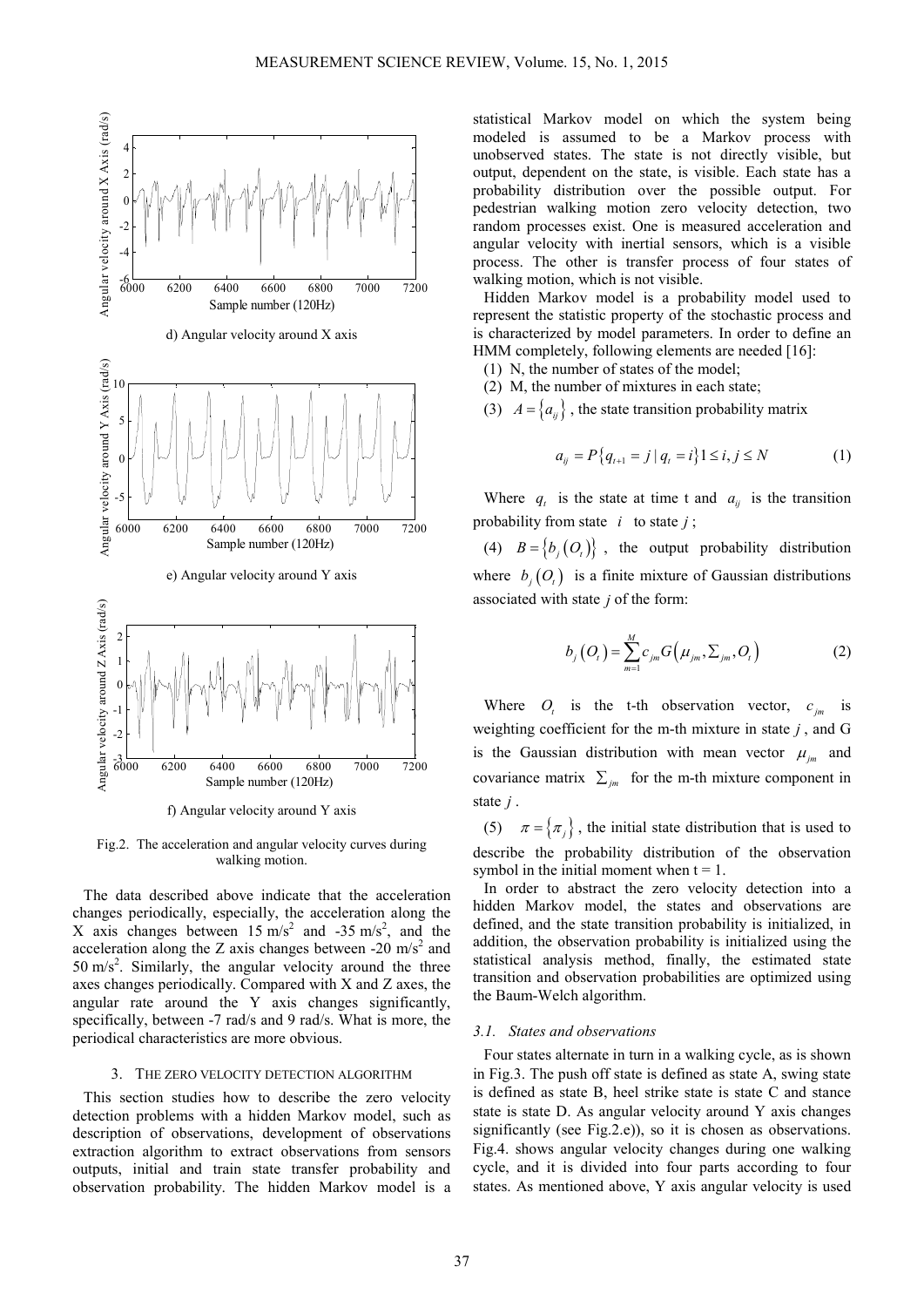to construct observations. Each state will have a different value in different cycle due to the randomness of walking motion. In order to describe each state, angular velocity is subdivided into 15 grades (see Fig.4.). So, 4 states (A, B, C and D) and 15 observations (1, 2, 3, 4, 5, 6, 7, 8, 9, 10, 11, 12, 13, 14 and 15) are defined.



Fig.3. The state transition during a walking motion cycle.



Fig.4. The definition of states and observations of HMM.

## *3.2. State transition probability*

In pedestrian walking motion, the ideal state transition is  $A \rightarrow B \rightarrow C \rightarrow D \rightarrow A$ , so the ideal state transition probability is A.

$$
A = \begin{bmatrix} 0 & 1 & 0 & 0 \\ 0 & 0 & 1 & 0 \\ 0 & 0 & 0 & 1 \\ 1 & 0 & 0 & 0 \end{bmatrix}
$$

However, considering randomness motion and external factors, state transition is not the same as the ideal one. Therefore, parameters in A should be adjusted to cope with special state transitions. And  $A_1$  is constructed to be the initial state transition probability, which is determined using the trial and error process.

|  |  | $A_1 = \begin{bmatrix} 0.05 & 0.85 & 0.05 & 0.05 \\ 0.05 & 0.05 & 0.85 & 0.05 \\ 0.05 & 0.05 & 0.05 & 0.85 \\ 0.85 & 0.05 & 0.05 & 0.05 \end{bmatrix}$ |
|--|--|--------------------------------------------------------------------------------------------------------------------------------------------------------|

In the following steps, the initial state transition probability will be optimized to get the final state transition probability.

# *3.3. Observation probability*

Observation probability indicates the probability of each state generating each observation. In order to get initial observation probability, the statistical analysis method is used to process the observations in the sample set. The sample set is raw angular velocity measured by MEMS inertial gyroscopes. In addition, the observations extraction algorithm is developed to extract observations from sample set. The flow chart is shown in Fig.5.

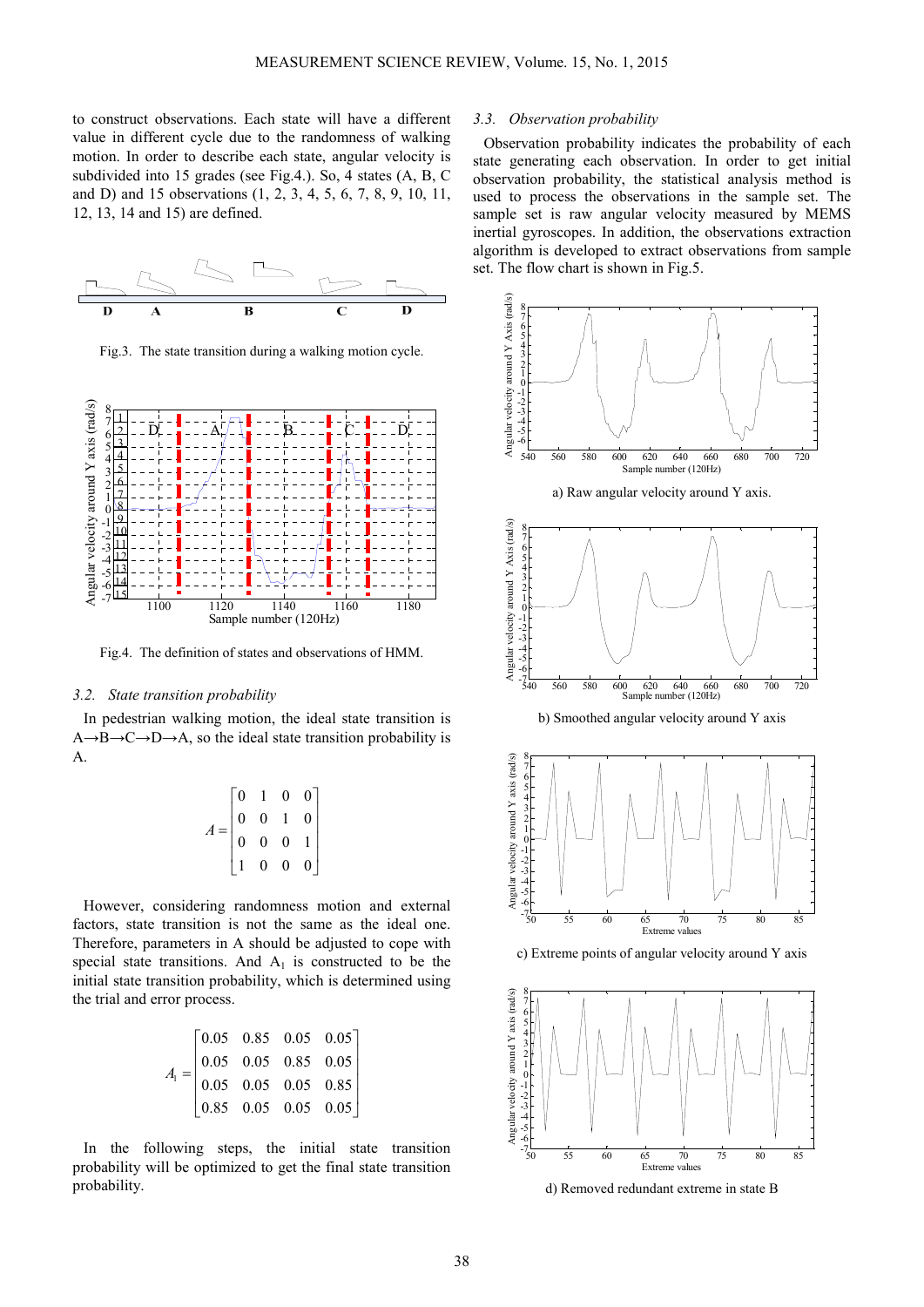

f) Removed redundant extreme in state D.

Fig.5. The flow chart of observations extraction algorithm.

Table 1. Statistical analysis results of observation.

| <b>Observation</b> |                | Probability (%) |                  |                |
|--------------------|----------------|-----------------|------------------|----------------|
|                    | <b>State A</b> | <b>State B</b>  | State C          | <b>State D</b> |
| 1                  | 72.3           | 12.3            | O                | 0              |
| $\overline{2}$     | 9.23           | 1.54            | 0                | 1.52           |
| 3                  | 1.54           | 0               | 7.69             | 1.52           |
| 4                  | 0              | 0               | 43.08            | 7.58           |
| 5                  | 0              | 0               | 30.77            | 4.55           |
| 6                  | 1.54           | 0               | 1.54             | 0              |
|                    | 0              | 1.54            | 0                | 0              |
| 8                  | 7.69           | 0               | $\boldsymbol{0}$ | 24.2           |
| 9                  | 7.69           | 0               | $\theta$         | 60.6           |
| 10                 | 0              | 0               | 1.54             | 0              |
| 11                 | 0              | 3.08            | $\theta$         | 0              |
| 12                 | 0              | 1.54            | 1.54             | 0              |
| 13                 | 0              | 1.54            | 1.54             | 0              |
| 14                 | 0              | 73.85           | 12.31            | 0              |
| 15                 | 0              | 6.15            |                  | 0              |

The algorithm is introduced in detail as follows: at first, raw angular velocity around the Y axis is stored in a vector (see Fig.5.a)); and then in order to eliminate small noise values, the vector is smoothed using moving average method (see Fig.5.b)) after that, the maximum and minimum values from the vector are used to describe each state (see Fig.5.c)). From experimental results, we find that consecutive extreme values exist within state B and D. Because consecutive extreme values stand for the same state, so redundant extreme values are deleted (see Fig.5.d) and f)); then, the observation value is used to present the processed Y axis angular velocity according to 15 grades (see Fig.4. and Fig.5.e)). As mentioned above, observations from raw angular velocity are acquired and the data volume is only 5 % of raw data volume. The result obtained through the analysis of observation vector is shown in Table 1.

## *3.4. Estimated probability optimization*

As mentioned above, state transition probability and observation probability have been initialized. In order to optimize the model parameter, the Baum-Welch algorithm and the sample set were used to train the model parameter. The adopted sample set (data volume is 55459) was collected in an experiment. The Baum-Welch algorithm is a particular case of a generalized expectation-maximization algorithm. It can compute the maximum likelihood estimate and posterior mode estimates for the parameters (transition and observation probabilities) of an HMM. The algorithm process is as follows [17]:

$$
\overline{a_{ij}} = \frac{\sum_{t=1}^{T} \alpha_{t-1}(i) \alpha_{ij} b_j (O_t) \beta_t(j)}{\sum_{t=1}^{T} \alpha_{t-1}(i) \beta_{t-1}(i)}
$$
(3)

$$
\overline{\pi_i} = \frac{\alpha_1(i)\beta_1(i)}{\sum_{j=1}^N \alpha_j(j)}\tag{4}
$$

$$
\bar{c}_{jm} = \frac{\sum_{t=1}^{T} \gamma_t(j,m)}{\sum_{t=1}^{T} \sum_{m=1}^{M} \gamma_t(j,m)}
$$
(5)

$$
\overline{\mu}_{jm} = \frac{\sum_{t=1}^{T} \gamma_t(j,m) O_t}{\sum_{t=1}^{T} \gamma_t(j,m)}
$$
(6)

$$
\overline{U}_{jm} = \frac{\sum_{t=1}^{T} \gamma_t (j,m) \left( O_t - \mu_{jm} \right) \left( O_t - \mu_{jm} \right)}{\sum_{t=1}^{T} \gamma_t (j,m)} \tag{7}
$$

Where  $\overline{\pi}_i$ ,  $\overline{\alpha}_{ij}$ ,  $\overline{c}_{jm}$ ,  $\overline{u}_{jm}$  and  $\overline{U}_{jm}$  are the model parameters,  $\gamma_t(j,m)$  is the probability of beginning in state *j* at time *t* with  $m_{th}$  mixture component accounting for  $O_t$  of the form

$$
\gamma_{t}(j,m) = \left[\frac{\alpha_{t}(i)\beta_{t}(i)}{\sum_{i=1}^{N}\alpha_{t}(j)\beta_{t}(i)}\right] \left[\frac{c_{jm}G\left(O_{t},\mu_{jm},U_{jm}\right)}{\sum_{k=1}^{M}c_{jk}G\left(O_{t},\mu_{jk},U_{jk}\right)}\right]
$$

Optimized state transition probability and observation probability are as follows, and the state transition diagram is shown in Fig.6. The optimized observation probability is shown in Table 2.

$$
A = \begin{bmatrix} 0 & 0.9620 & 0.0247 & 0.0133 \\ 0.0110 & 0.0310 & 0.9253 & 0.0326 \\ 0.0016 & 0.0135 & 0.0344 & 0.9505 \\ 0.9717 & 0.0115 & 0.0166 & 0 \end{bmatrix}
$$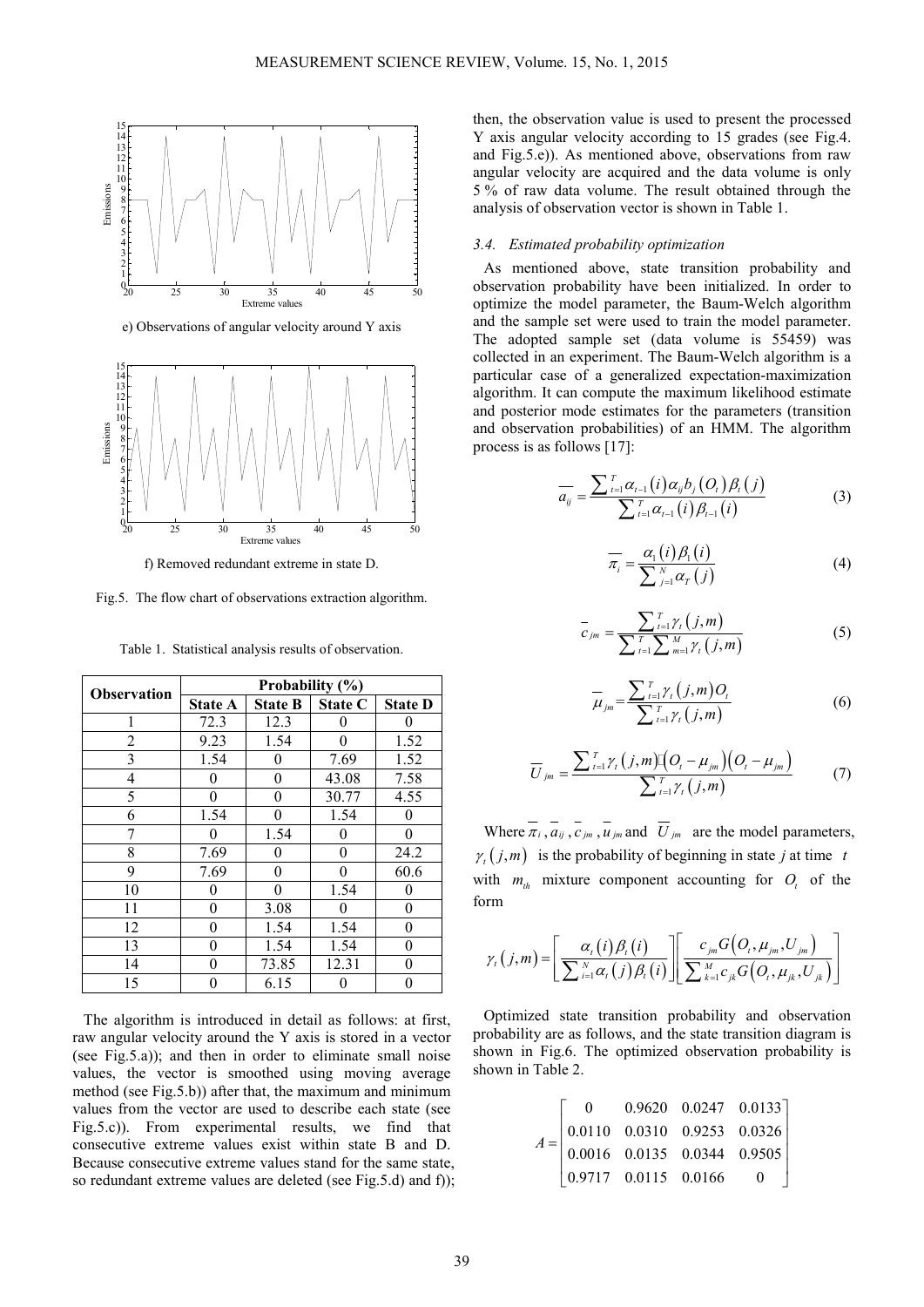

Fig.6. The state transition diagram.

Table 2. Optimized observation probability.

| <b>Observation</b> | Probability (%) |                |          |                |  |
|--------------------|-----------------|----------------|----------|----------------|--|
|                    | <b>State A</b>  | <b>State B</b> | State C  | <b>State D</b> |  |
| 1                  | 78.09           | 0              | 0        | 0              |  |
| 2                  | 16.98           | 0              | $\theta$ | 0              |  |
| 3                  | 2.83            | 0              | 17.29    | 0              |  |
| 4                  | 0               | 0              | 46.63    | 0              |  |
| 5                  | $\Omega$        | $\theta$       | 27.06    | $\theta$       |  |
| 6                  | 2.11            | 0              | 5.27     | 0              |  |
| 7                  | 0               | 3.1            | 0        | 0              |  |
| 8                  | 0               | 0              | 0        | 38.95          |  |
| 9                  | 0               | 0              | 0        | 61.05          |  |
| 10                 | $\Omega$        | $\theta$       | 0.49     | 0              |  |
| 11                 | 0               | 3.75           | $_{0}$   | 0              |  |
| 12                 | 0               | 0              | 3.26     | 0              |  |
| 13                 | 0               | 16.15          | 0        | 0              |  |
| 14                 | $_{0}$          | 68.19          | 0        | 0              |  |
| 15                 |                 | 8.81           | 0        | 0              |  |

It is important to note that optimized state transition probability and observation probability are based on raw angular velocity measured by MEMS inertial gyroscopes, so it relates to specific experimental parameters, such as the walking characteristics of experimenters and different experimental environment. Therefore, the optimized state transition probability and observation probability (obtained after applying the Baum-Welch algorithm) are not used for all the datasets, and the optimized state transition probability and observation probability should be optimized with different databases, just as the train process.

#### 4. PEDESTRIAN NAVIGATION SYSTEM FRAMEWORK

Today, pedestrian navigation system widely adopts a system framework that is characterized by extended Kalman filtering and strapping MEMS inertial sensors on insteps, which is proposed by Eric Foxlin, whereby the filter tracks the errors in the system state rather than the system state directly, named an error-state, or complementary filter. In addition to the values of state errors, the filter also estimates their error covariance and cross-covariance, which enables the filter to correct the position (not only the velocity) during a ZUPT. As a pseudo-measurement, zero velocity provides the required information to reset the state errors

when the IMU is detected in stationary period between each footstep. During the normal walking, zero-velocity occurs during the stance phase, when one foot is carrying the full weight of the body, which has made the solution based on foot-mounted IMU a popular choice for the PIN system.

In our system, a novel zero velocity detection algorithm is used, and the framework is shown in Fig.7. As mentioned above, the angular velocity around the Y axis is used to detect zero velocity. The navigation software based on this framework is developed and will be introduced in the next section.



Fig.7. The pedestrian navigation system framework diagram.

#### 5.PEDESTRIAN NAVIGATION FIELD TEST

In this section, the navigation software based on MATLAB platform is described; secondly, the field test is introduced; finally, a general description of the experiments is given.

# *5.1. Navigation software*

The experiments were run using custom software developed based on the MATLAB platform, which processes the data measured by inertial sensors in off-line way. The system is built on the extended Kalman filtering framework mentioned above. In addition, the relevant parameters, such as distance travelled, and displacement in 3D space, are computed accurately. Finally, the trajectory of a pedestrian can be plotted in vertical view, side view, and stereo view. It is worth mentioning that the animation is used to perform the movement process.

The user interface of the pedestrian navigation software is shown in Fig.8.



Fig.8. The User interface of navigation software.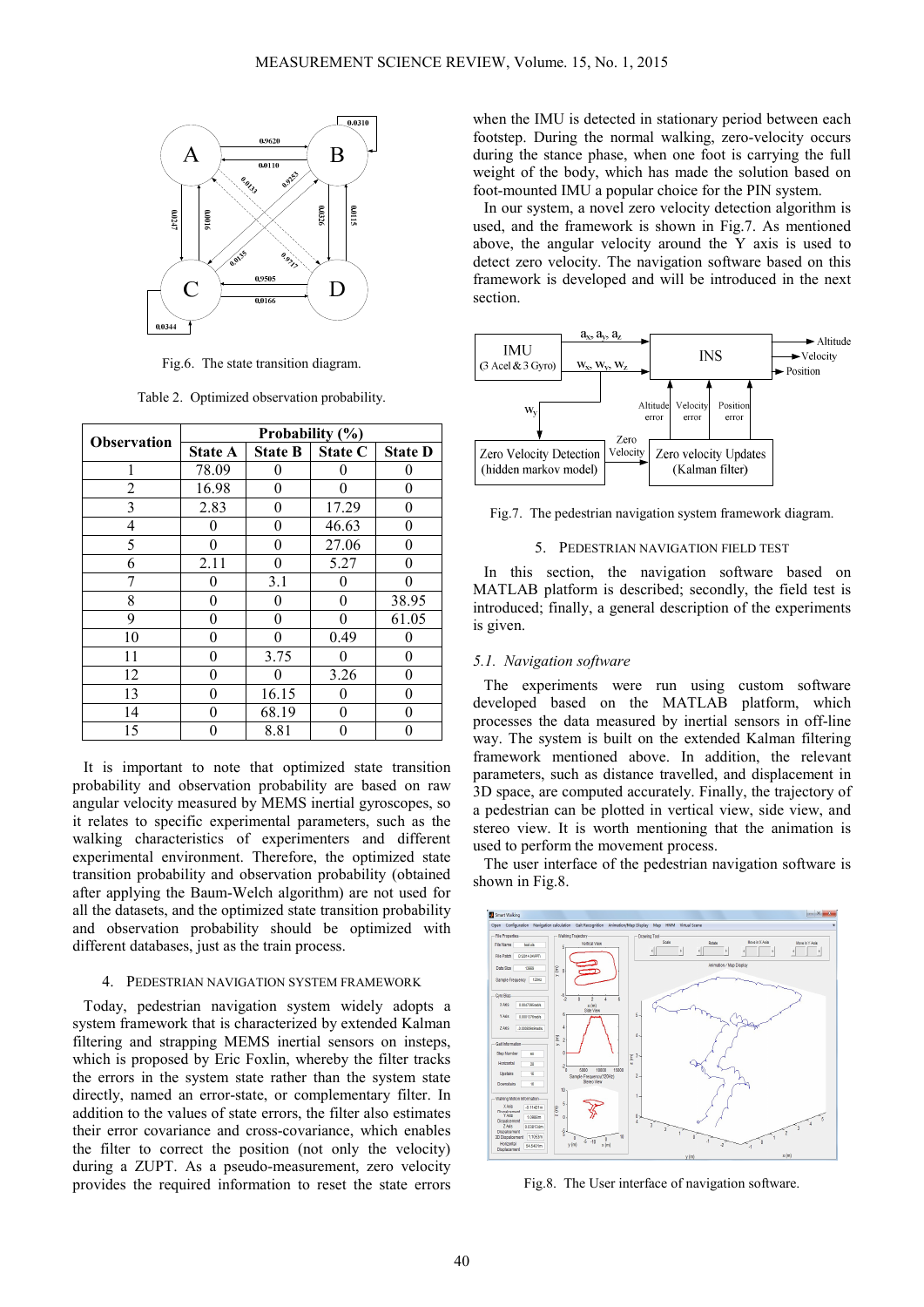# *5.2. Field tests*

In order to verify the validity of our navigation system, several field tests have been conducted. Generally, the field test can be divided into two kinds according to the navigation environments, one is outdoor test, and the other is indoor test. A square is selected as outdoor field, and a lab building with complex interior structure is selected as indoor field. The lab building has five floors, as a general building, each floor is connected by stairs, and an interlayer exists between two floors.

The experimenter is a male who is 1.80 m tall and weighs 65 kg. In addition, the walking speed is 1.5 m/s on average.

As mentioned above, the inertial sensor used is MTx (MTx-28A53G25) from Xsens technologies B.V., which is attached with shoelaces on the instep of the pedestrian.

# *5.2.1. Outdoor test*

The outdoor test was conducted on a square, and the planned path was along the sidelines of a square, which was a 3925  $\mathrm{m}^2$  circular area and the radius was 50 m, as shown in Fig.9. More specifically, two tests have been conducted on this square, one is rectangle walking motion which is plotted in red, and the other is circular walking motion which is plotted in blue.



Fig.9. The satellite photo of the test square.

To begin with, the rectangle walking motion is analyzed. The perimeter is 75.00 m measured by the experimenter, and the path length is 74.39 m computed by the navigation system. The trajectory is plotted in vertical view as shown in Fig.10. As the route is closed, the start point and the end point are overlapping in theory, but the reality is different, as shown in Fig.10. and in Table 2. The displacement error is 2.3 m, 3.0 % of total path length.

The second test is a circular walking test, and the planned path is plotted in blue as shown in Fig.9. The triangle symbol is the starting point, walking in the counter-clockwise direction until reaching the circular symbol, which is the end point. As mentioned above, the actual measured distance of walking path is 304 m, as 10 m distance exists between starting and end point. The path length is 310 m computed by the navigation system. The trajectory is plotted in vertical view as shown in Fig.11. The displacement error is 6 m, 2 % of total path length.



Fig.10. The walking trajectory of rectangle walking motion.

Table 3. Navigation error of rectangle walking motion.



Fig.11. The walking trajectory of circular walking motion.

Table 4. Navigation error of circular walking motion.

|        | Direction   Displacement [m] |
|--------|------------------------------|
| X Axis | TZ 25                        |
| Y Axis | 04                           |

As mentioned above, the two outdoor test results show that accuracy of pedestrian navigation system is reliable, about 2~3 % of total path length. Nevertheless, the outdoor tests are conducted on the ground, in order to research the navigation accuracy in buildings; the indoor tests are conducted, which will be discussed in the next section.

# *5.2.2. Indoor test*

The indoor tests are conducted in a lab building with complex interior structure. The lab building which has five floors, as a general building, each floor is connected by stairs, and an interlayer exists between two floors.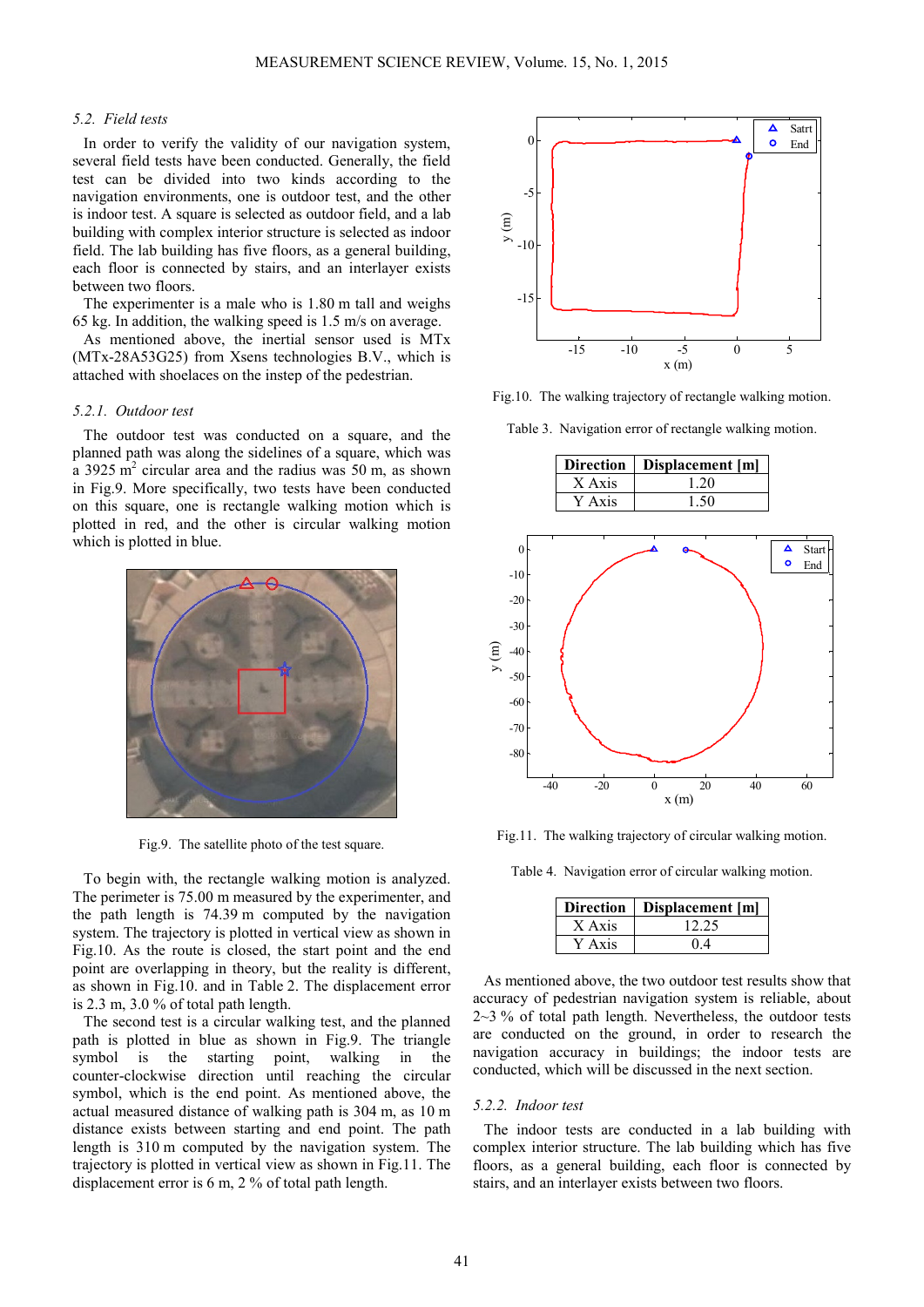To begin with, the first test is analyzed, the walking planned path is a closed route from a point on NO.1 floor, then going upstairs to NO.2 floor, through the corridors, and going downstairs back to NO.1 floor, finally going back to the starting point. As the route is closed, the starting point and the end point are overlapping in theory, but the reality is different, as shown in Fig.12., which is a 3D view of the walking trajectory. In addition, the navigation error is shown in Table 4. And the height walking trajectory is shown in Fig.13. The displacement error is 1.95 m, 2.4 % of total path length.



Fig.12. The 3D walking trajectory.



Fig.13. The height walking trajectory.

Table 5. Navigation error of first indoor test.

| Direction | Displacement [m] |
|-----------|------------------|
| X Axis    | 1 25             |
| Y Axis    | 1.50             |
| Z Axis    | 010              |

Secondly, another indoor test in the lab building was conducted, specifically, the planned walking path covered three floors, and the starting point was on NO.1 floor, climbing up to NO.3 floor and a rectangular path was followed on this floor, then climbing down to NO.1 floor through another flight of stairs. The end point deviates from the start point in the Y axis about 1.0 m.



Fig.14. The 3D walking trajectory.

The computed 3D walking trajectory is shown in Fig.14., and the height walking trajectory is shown in Fig.15. The navigation error is shown in Table 4. The displacement error is 1.80 m, 1 % of total path length.



Fig.15. The height walking trajectory.

Table 6. Navigation error of second indoor test.

| <b>Direction</b> | Displacement [m] |
|------------------|------------------|
| X Axis           | 132              |
| Y Axis           | 1.22             |
| Z Axis           | 0.15             |

As mentioned above, two outdoor navigation tests and two indoor navigation tests were conducted, which were processed with the pedestrian navigation software developed on MATLAB. The computed displacement in three axes was analyzed, the navigation error of outdoor and indoor navigation field tests was less than 3 % of total distance travelled. The walking trajectories were plotted in different view. The experimental results indicate that the pedestrian navigation system proposed in this paper can eliminate error caused by inertial sensors and other factors effectively, and the navigation algorithm is suitable for horizontal navigation and stereo navigation, and the navigation accuracy is acceptable.